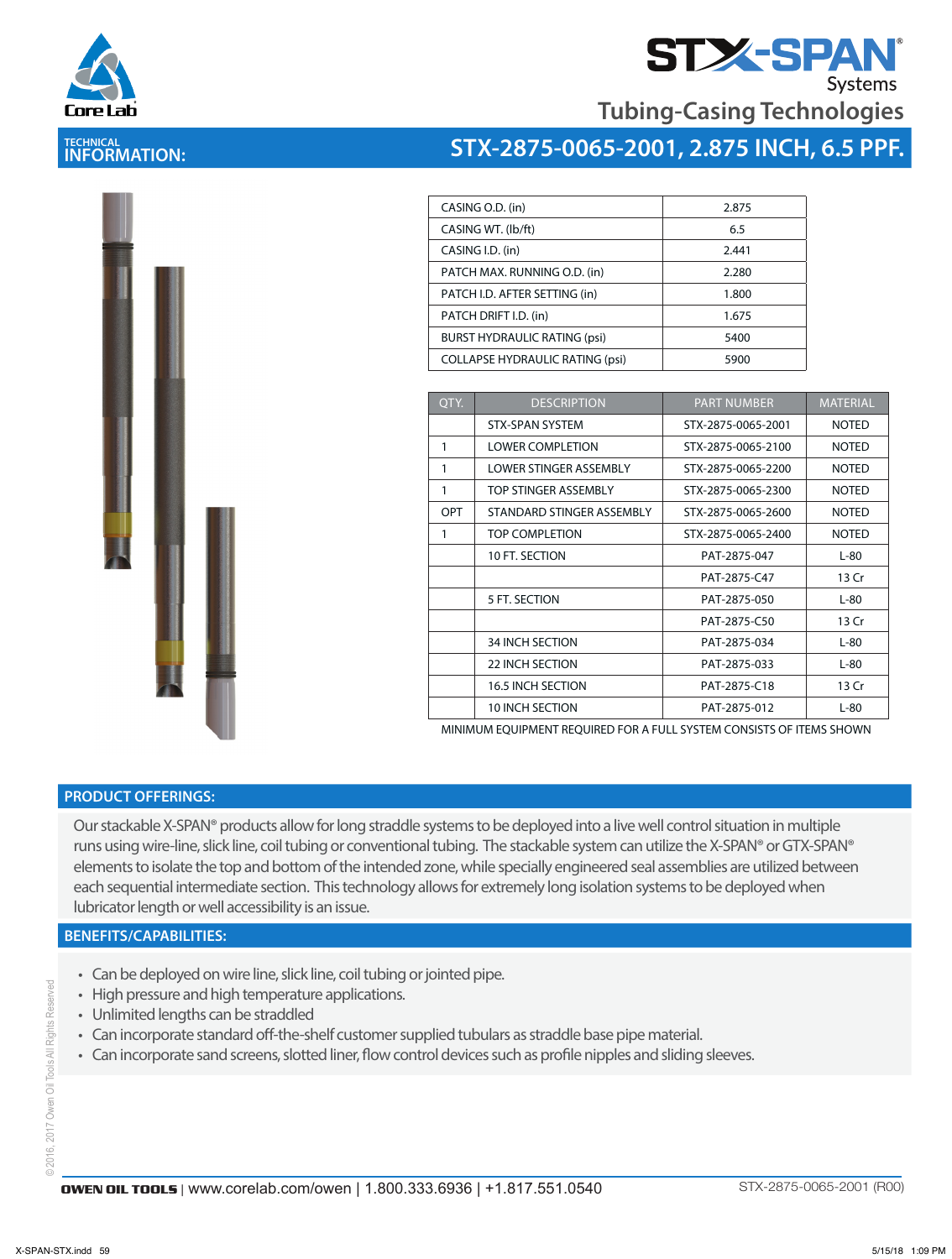

# **STX-SPAN**<br>Tubing-Casing Technologies

### **TECHNICAL INFORMATION:**





| CASING O.D. (in)                       | 2.875 |
|----------------------------------------|-------|
| CASING WT. (lb/ft)                     | 6.5   |
| CASING I.D. (in)                       | 2.441 |
| PATCH MAX. RUNNING O.D. (in)           | 2.280 |
| PATCH I.D. AFTER SETTING (in)          | 1.800 |
| PATCH DRIFT I.D. (in)                  | 1.675 |
| <b>BURST HYDRAULIC RATING (psi)</b>    | 5400  |
| <b>COLLAPSE HYDRAULIC RATING (psi)</b> | 5900  |

| QTY.         | <b>DESCRIPTION</b>                 | <b>PART NUMBER</b> | <b>MATERIAL</b>    |
|--------------|------------------------------------|--------------------|--------------------|
|              | <b>LOWER COMPLETION</b>            | STX-2875-0065-2100 | <b>NOTED</b>       |
| $\mathbf{1}$ | <b>BOX ELEMENT</b>                 | PAT-2875-041       | 4140               |
| 1            | <b>BOTTOM SWAGE</b>                | PAT-2875-045       | 4130 / 4140 / 4142 |
| 1            | O-RING                             | OOO-V569-135       | <b>VITON</b>       |
| 1            | O-RING                             | OOO-V569-136       | <b>VITON</b>       |
| 1            | <b>30K SHEAR RING</b>              | PAT-2875-048A      | STL-12L4-150       |
| $\mathbf{1}$ | <b>SLEEVE NUT</b>                  | SET-2125-120       | 4130 / 4140 / 4142 |
| 1            | <b>SLEEVE LOCK NUT</b>             | SET-2125-121       | 4130 / 4140 / 4142 |
| 1            | <b>OUICK CHANGE ROD</b>            | SET-2125-130       | 4340               |
| 1            | QUICK CHANGE NUT                   | SET-2125-131       | 4340               |
| 1            | TOP ADAPTER ROD                    | SET-2125-132       | 4130 / 4140 / 4142 |
| $\mathbf{1}$ | ROD TANDEM CONNECTOR               | SET-2125-133       | 4130 / 4140 / 4142 |
| 1            | <b>BOTTOM ROD</b>                  | SET-2125-136       | 4130 / 4140 / 4142 |
| 1            | <b>COLLET</b>                      | SET-2125-137       | 4130 / 4140 / 4142 |
| $\mathbf{1}$ | <b>COLLET SUPPORT</b>              | SET-2125-140A      | 4130/4140/4142     |
| 1            | <b>LOWER SEAL BORE RECEIVER</b>    | STX-2875-0065-2130 | 4140               |
| 1            | LATCH COLLET (W/90 DEG L/H WICKER) | STX-2875-0065-2553 | 4140               |
| 1            | SETTING SLEEVE LOWER               | SET-2125-122B      | 4140/4142          |
| 1            | SETTING SLEEVE UPPER               | SET-2125-122A      | 4140               |

MINIMUM EQUIPMENT REQUIRED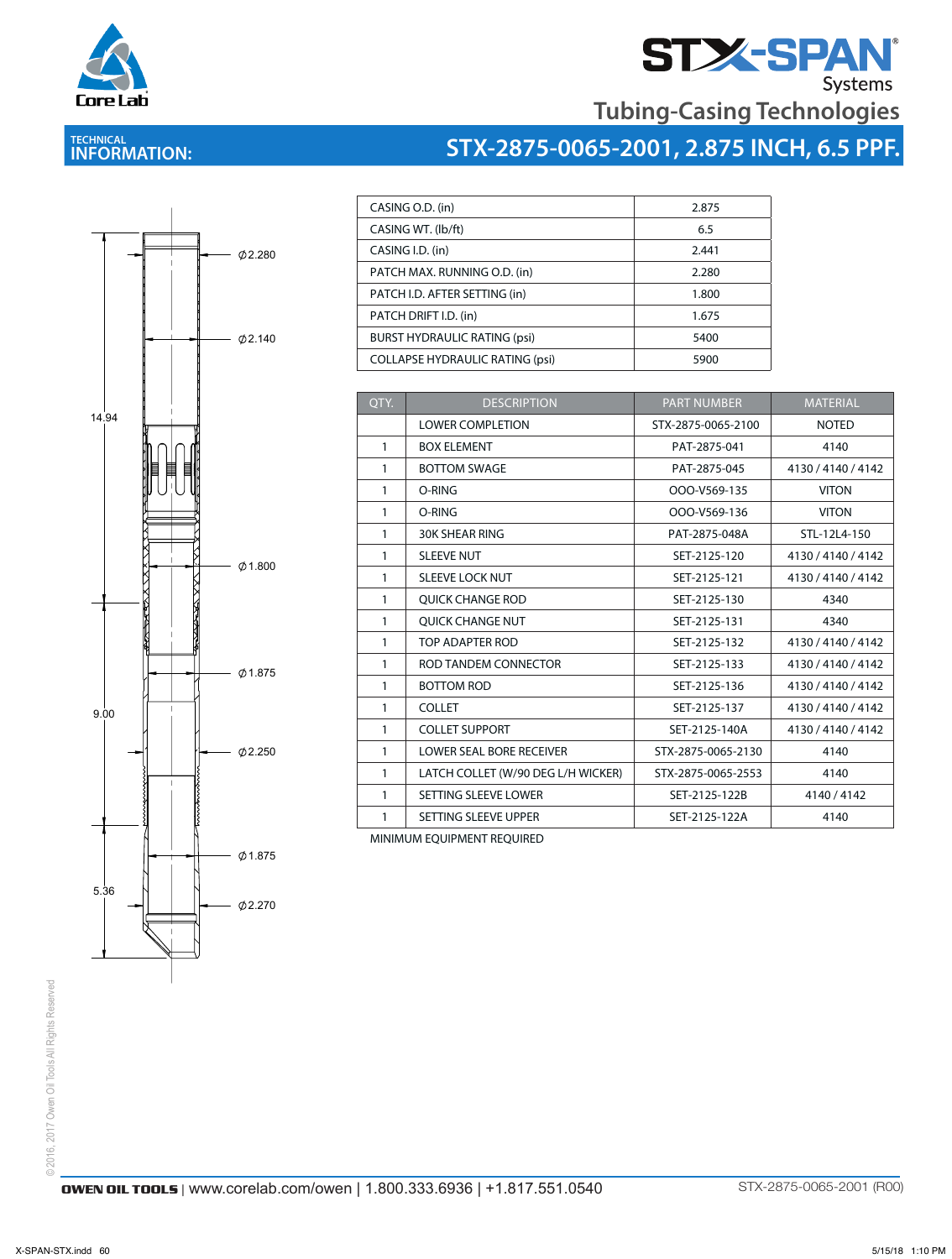



### **TECHNICAL INFORMATION:**

# **STX-2875-0065-2001, 2.875 INCH, 6.5 PPF.**



| CASING O.D. (in)                       | 2.875 |
|----------------------------------------|-------|
| CASING WT. (lb/ft)                     | 6.5   |
| CASING I.D. (in)                       | 2.441 |
| PATCH MAX. RUNNING O.D. (in)           | 2.280 |
| PATCH I.D. AFTER SETTING (in)          | 1.800 |
| PATCH DRIFT I.D. (in)                  | 1.675 |
| <b>BURST HYDRAULIC RATING (psi)</b>    | 5400  |
| <b>COLLAPSE HYDRAULIC RATING (psi)</b> | 5900  |

| QTY.           | <b>DESCRIPTION</b>                                  | <b>PART NUMBER</b> | <b>MATERIAL</b>        |  |
|----------------|-----------------------------------------------------|--------------------|------------------------|--|
|                | <b>LOWER STINGER ASSEMBLY</b>                       | STX-2875-0065-2200 | <b>NOTED</b>           |  |
| 1              | STANDARD STINGER (W/90 DEG<br>L/H WICKER)           | STX-2875-0065-2220 | 4140                   |  |
| 1              | STANDARD SEAL BORE RECEIVER                         | STX-2875-0065-2530 | 4140                   |  |
| OPT            | 10 FT SECTION                                       | PAT-2875-047       | $L-80$                 |  |
| $\mathbf{1}$   | BOTTOM SEAL RETAINER RING<br>(W/90 DEG LH WICKER)   | STX-2875-0065-2555 | 4140                   |  |
| 1              | LATCH COLLET (W/90 DEG R/H<br><b>WICKER</b> )       | STX-2875-0065-2551 | 4140                   |  |
| 1              | "V" SEAL STACK                                      | STX-2875-0065-2500 | VITON / TEFLON / RYTON |  |
| $\overline{2}$ | O-RING                                              | OOO-V569-135       | <b>VITON</b>           |  |
| $\overline{2}$ | O-RING                                              | OOO-V569-136       | <b>VITON</b>           |  |
| 1              | DEPLOYMENT AND RETRIEVAL<br>TOOL                    | DRT-2875-0065-1001 | N/A                    |  |
| 1              | STANDARD STINGER ASSEMBLY                           | STX-2875-0065-2600 | <b>NOTED</b>           |  |
| 1              | STANDARD STINGER (W/90 DEG<br>R/H WICKER)           | STX-2875-0065-2230 | 4140                   |  |
| 1              | STANDARD SEAL BORE RECEIVER                         | STX-2875-0065-2530 | 4140                   |  |
| <b>OPT</b>     | 10 FT SECTION                                       | PAT-2875-047       | $L-80$                 |  |
| 1              | STANDARD SEAL RETAINER RING<br>(W/90 DEG RH WICKER) | STX-2875-0065-2550 | 4140                   |  |
| 1              | LATCH COLLET (W/90 DEG R/H<br><b>WICKER</b> )       | STX-2875-0065-2551 | 4140                   |  |
| 1              | "V" SEAL STACK                                      | STX-2875-0065-2500 | VITON / TEFLON / RYTON |  |
| 2              | O-RING                                              | OOO-V569-135       | <b>VITON</b>           |  |
| $\overline{2}$ | O-RING                                              | OOO-V569-136       | <b>VITON</b>           |  |
| 1              | DEPLOYMENT AND RETRIEVAL<br>TOOL                    | DRT-2875-0065-1001 | N/A                    |  |
| 1              | <b>TOP STINGER ASSEMBLY</b>                         | STX-2875-0065-2300 | <b>NOTED</b>           |  |
| 1              | STANDARD STINGER (W/90 DEG R/H<br><b>WICKER</b> )   | STX-2875-0065-2230 | 4140                   |  |
| 1              | <b>TOP SEAL BORE RECEIVER</b>                       | STX-2875-0065-2330 | 4140                   |  |
| OPT            | 10 FT SECTION                                       | PAT-2875-047       | $L-80$                 |  |
| 1              | STANDARD SEAL RETAINER RING<br>(W/90 DEG RH WICKER) | STX-2875-0065-2550 | 4140                   |  |
| 1              | LATCH COLLET (W/86 DEG R/H<br>WICKER)               | STX-2875-0065-2552 | 4140                   |  |
| 1              | "V" SEAL STACK                                      | STX-2875-0065-2500 | VITON / TEFLON / RYTON |  |
| 2              | O-RING                                              | OOO-V569-135       | <b>VITON</b>           |  |
| 2              | O-RING                                              | OOO-V569-136       | <b>VITON</b>           |  |
| 1              | DEPLOYMENT AND RETRIEVAL<br><b>TOOL</b>             | DRT-2875-0065-1001 | N/A                    |  |
|                |                                                     |                    |                        |  |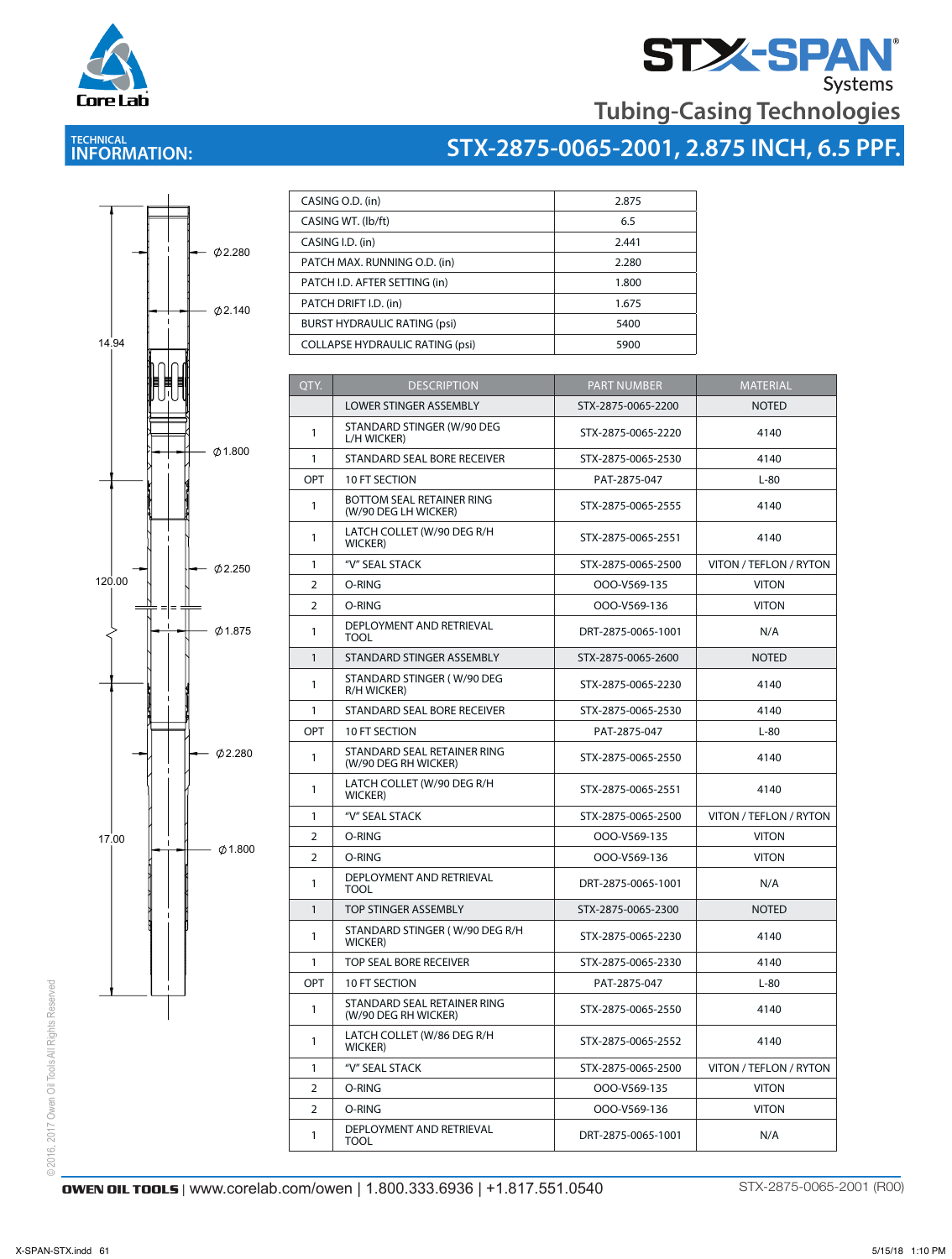

# **STX-SPAN**<br>Tubing-Casing Technologies

### **TECHNICAL INFORMATION:**

 $\overline{\phantom{a}}$ 

## **STX-2875-0065-2001, 2.875 INCH, 6.5 PPF.**

| I<br>4.23                               | 0,2.270<br>$\overline{\phantom{0}}$ |
|-----------------------------------------|-------------------------------------|
|                                         | $-$ Ø 1.875<br>Ï                    |
| <b><i><u><b>Burnalandon</b></u></i></b> | $ \phi$ 2.250                       |
| 10,69                                   | $\varphi$ 1.875                     |
|                                         |                                     |
|                                         | Ï<br>Ø2.250                         |
| 13.15                                   | $\phi$ 1.875                        |
|                                         |                                     |
| <br> }<br> i                            | $\overline{1}$                      |
|                                         | Ø2.280                              |
| 17,00                                   | $\varphi$ 1.800<br>Ï                |
|                                         |                                     |
|                                         |                                     |
|                                         |                                     |

|                  | CASING O.D. (in)                       | 2.875 |
|------------------|----------------------------------------|-------|
|                  | CASING WT. (lb/ft)                     | 6.5   |
| CASING I.D. (in) |                                        | 2.441 |
|                  | PATCH MAX. RUNNING O.D. (in)           | 2.280 |
|                  | PATCH I.D. AFTER SETTING (in)          | 1.800 |
|                  | PATCH DRIFT I.D. (in)                  | 1.675 |
|                  | <b>BURST HYDRAULIC RATING (psi)</b>    | 5400  |
|                  | <b>COLLAPSE HYDRAULIC RATING (psi)</b> | 5900  |

| OTY.           | <b>DESCRIPTION</b>      | <b>PART NUMBER</b> | <b>MATERIAL</b>        |
|----------------|-------------------------|--------------------|------------------------|
| $\mathbf{1}$   | <b>TOP COMPLETION</b>   | STX-2875-0065-2400 | <b>NOTED</b>           |
| 1              | PIN ELEMENT             | PAT-2875-040       | 4140                   |
| $\mathbf{1}$   | <b>TOP SWAGE</b>        | PAT-2875-044       | 4130 / 4140 / 4142     |
| 2              | O-RING                  | OOO-V569-135       | <b>VITON</b>           |
| $\overline{2}$ | O-RING                  | OOO-V569-136       | <b>VITON</b>           |
| $\mathbf{1}$   | <b>30K SHEAR RING</b>   | PAT-2875-048A      | STL-12L4-150           |
| $\mathbf{1}$   | <b>SLEEVE NUT</b>       | SET-2125-120       | 4130 / 4140 / 4142     |
| $\mathbf{1}$   | <b>SLEEVE LOCK NUT</b>  | SET-2125-121       | 4130 / 4140 / 4142     |
| $\mathbf{1}$   | <b>SETTING SLEEVE</b>   | SET-2125-122       | 4130 / 4140 / 4142     |
| $\mathbf{1}$   | <b>OUICK CHANGE ROD</b> | SET-2125-130       | 4340                   |
| $\mathbf{1}$   | <b>OUICK CHANGE NUT</b> | SET-2125-131       | 4340                   |
| $\mathbf{1}$   | TOP ADAPTER ROD         | SET-2125-132       | 4130 / 4140 / 4142     |
| $\mathbf{1}$   | ROD TANDEM CONNECTOR    | SET-2125-133       | 4130 / 4140 / 4142     |
| $\mathbf{1}$   | <b>BOTTOM ROD</b>       | SET-2125-136       | 4130 / 4140 / 4142     |
| $\mathbf{1}$   | <b>COLLET</b>           | SET-2125-137       | 4130 / 4140 / 4142     |
| $\mathbf{1}$   | <b>COLLET SUPPORT</b>   | SET-2125-140A      | 4130 / 4140 / 4142     |
| $\mathbf{1}$   | <b>PROFILE SUB</b>      | STX-2875-0065-2450 | 4140                   |
| $\mathbf{1}$   | TOP SEAL RETAINER RING  | STX-2875-0065-2554 | 4140                   |
| $\mathbf{1}$   | "V" SEAL STACK          | STX-2875-0065-2500 | VITON / TEFLON / RYTON |
| 1              | <b>TOP STINGER</b>      | STX-2875-0065-2340 | 4140                   |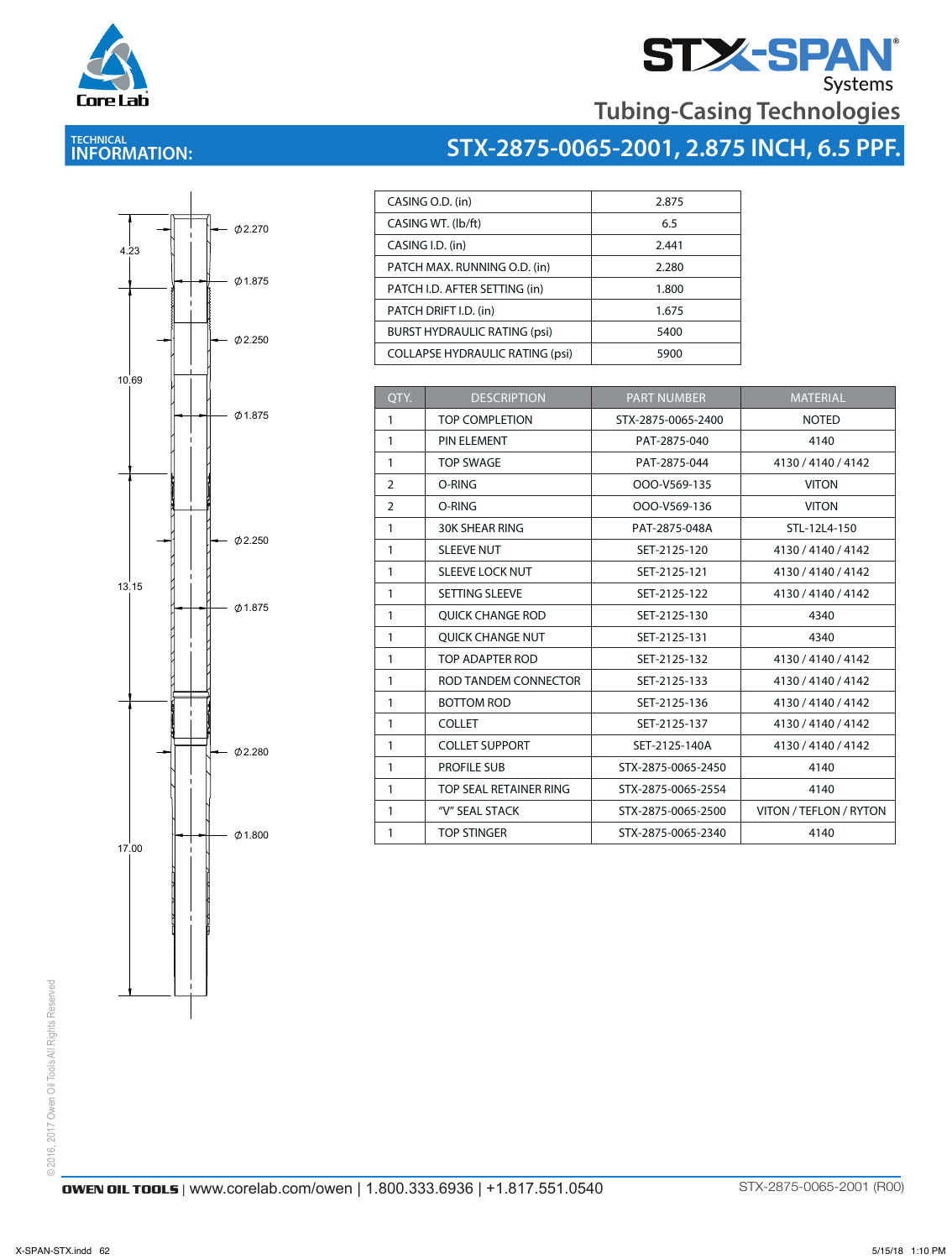

# **STZ-SPAN**<br>Tubing-Casing Technologies

**STX-2875-0065-2001, 2.875 INCH, 6.5 PPF.**

#### **SECTION SPECIFICATIONS:**



| <b>PART NUMBER</b>   | <b>LENGTH</b><br>(INCHES) | OAL<br>(INCHES) | <b>WEIGHT</b><br>(LBS.) | <b>MATERIAL</b> |  |
|----------------------|---------------------------|-----------------|-------------------------|-----------------|--|
| PAT-2875-047         | 120                       | 122.13          | 40.5                    | L-80            |  |
| PAT-2875-C47         | 120                       | 122.13          | 40.5                    | 13 Cr           |  |
| PAT-2875-050         | 60                        | 62.13           | 20.3                    | L-80            |  |
| PAT-2875-C50         | 60                        | 62.13           | 20.3                    | 13 Cr           |  |
| PAT-2875-034         | 34                        | 36.13           | 13.8                    | L-80            |  |
| PAT-2875-033         | 22                        | 24.13           | 8.9                     | L-80            |  |
| PAT-2875-C18         | 16.5                      | 18.63           | 6.1                     | 13 Cr           |  |
| PAT-2875-012         | 10                        | 12.13           | 4.1                     | L-80            |  |
|                      |                           |                 |                         |                 |  |
| PATCH TENSILE RATING |                           | 30,000 LBF      |                         |                 |  |

|                    | <b>WEIGHT (LBS.)</b> |
|--------------------|----------------------|
| STX-2875-0065-2100 | 25.2                 |
| STX-2875-0065-2200 | 60.4                 |
| STX-2875-0065-2300 | 60.4                 |
| STX-2875-0065-2600 | 60.4                 |
| STX-2875-0065-2400 | 32.3                 |

#### **SYSTEM WEIGHTS SETTING TOOL OPTIONS:** PATCH TENSILE RATING 30,000 LBF

| $HT$ (LBS.) | <b>PYROTECHNIC</b>    |                       |              | WEIGHT (LBS) |
|-------------|-----------------------|-----------------------|--------------|--------------|
| 25.2        | 2-1/8 INCH MULTISTAGE |                       |              | 54           |
| 60.4        | SETTING TOOL          |                       |              |              |
| 60.4        |                       | <b>BOTTOM ADAPTER</b> | SET-2125-014 |              |
| 60.4        |                       | <b>POWER CHARGE</b>   | JEC-5334-104 |              |
| 32.3        |                       |                       | JEC-0212-044 |              |
|             |                       | <b>IGNITER</b>        | DET-5306-074 |              |
|             |                       |                       | DET-5306-008 |              |
|             |                       |                       |              |              |